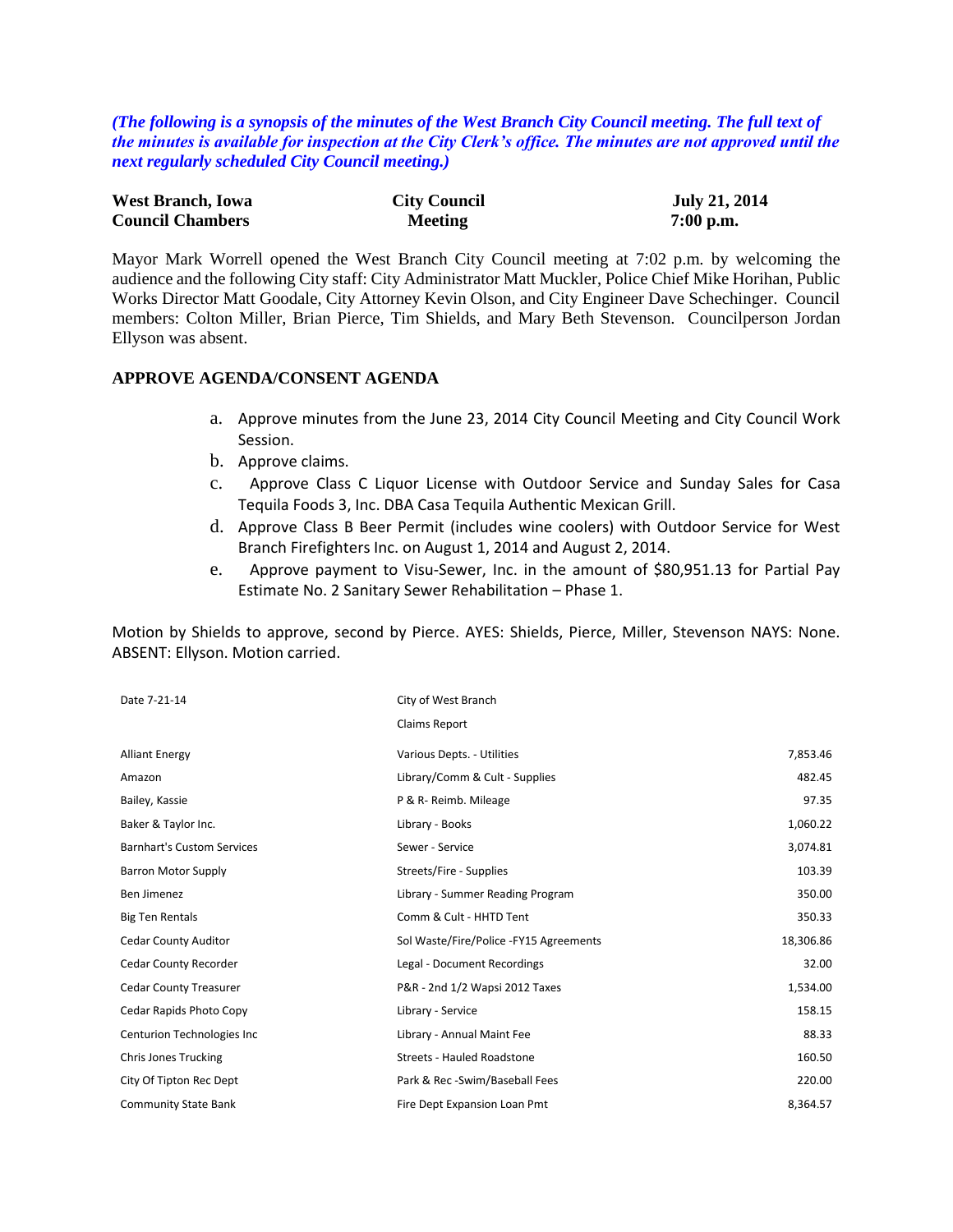| Computer Projects Of II        | Police-Messenger License Renewal      | 343.20    |
|--------------------------------|---------------------------------------|-----------|
| Costco Wholesale               | P&R/Library - Supplies                | 366.13    |
| Croell Redi-Mix Inc            | Streets - S 1st St Project            | 393.50    |
| Culligan Water                 | Fire - Water Cond Rental              | 33.95     |
| Deweys Jack & Jill             | P&R/Library - Supplies                | 289.99    |
| Diamond Vogel Paints           | Streets - Traffic Paint/Supplies      | 1,028.00  |
| Dorsey & Whitney               | Legal- Legal Srvs Thru 6-30-14        | 11,586.02 |
| East Cent Intergovt Asn.       | Admin - FY15 Membership Dues          | 1,346.76  |
| <b>EFTPS</b>                   | <b>Federal Withholdings</b>           | 6,492.97  |
| <b>ETS Corporation</b>         | Water/Sewer - Credit Card Fees        | 479.38    |
| <b>F&amp;B Communications</b>  | Admin/Library - Website Host/Computer | 719.95    |
| <b>FEH Associates</b>          | Park&Rec-Proj 2014206 Comm Ctr        | 590.00    |
| Fenner, Coleman                | Park & Rec - Youth Umpire             | 75.00     |
| Financial Adjustment Bureau    | Library - Service                     | 18.40     |
| Galls                          | Police - Uniforms                     | 486.83    |
| <b>General Pest Control</b>    | Library - Pest Control                | 70.00     |
| George Lawson Consulting       | Library - Final Charrette Fee         | 610.88    |
| GreatAmerica Leasing           | Admin - Copier Lease                  | 252.06    |
| Harry's Custom Trophies        | Park & Rec - Supplies                 | 418.00    |
| Hawkins                        | Water - Azone 15                      | 931.00    |
| <b>HD Cline Company</b>        | Cemetery - Parts                      | 111.54    |
| <b>IMWCA</b>                   | Various Depts- Work Comp Dep          | 10,847.00 |
| Int'l Inst Of Municipal Clerks | Admin -IIMC Dues FY15/CMC Fee         | 330.00    |
| Iowa Assn. Mun. Utilities      | Sewer - ISWEP Dues                    | 510.00    |
| lowa City Landscaping          | <b>Streets - Maher Planting</b>       | 511.50    |
| Iowa City Press-Citizen        | Library - Subscription                | 216.41    |
| <b>IC/County Management</b>    | Admin - FY15 Dues                     | 120.00    |
| lowa DNR                       | Water - FY15 Water Supply Fee         | 271.47    |
| Iowa Dept Of Public Safety     | Police - FY15 Annual Fee              | 1,200.00  |
| Iowa League Of Cities          | Admin - FY15 Member Dues              | 1,227.00  |
| Iowa One Call                  | Water/Sewer - Service                 | 41.40     |
| Iowa Rural Water Assoc.        | Water - Fall Conf Training            | 130.00    |
| Joey Dean Wenndt               | Fire - July Training                  | 150.00    |
| Johnson County Emerg. Man.     | Fire - FY15 Hazmat 28e                | 47.50     |
| Johnson County Refuse          | Solid Waste - Recycling June          | 3,690.75  |
| Kevin Olson                    | Legal Services For July 2014          | 1,500.00  |
| L. L. Pelling Co.              | Streets - Green St/N Maple Projects   | 61,442.80 |
| Lenoch & Cilek                 | Park & Rec - Supplies                 | 26.25     |
| <b>Liberty Communications</b>  | Various Depts. - Phone Service        | 1,101.93  |
| Librarica                      | Library - Support Renewal             | 313.35    |
| Linn County R.E.C.             | Streets - Utilities                   | 135.00    |
| Lynch's Excavating             | Sewer - Service                       | 110.00    |
| Lynch's Plumbing               | Fire/Water - Service/Curb Stop Repair | 565.00    |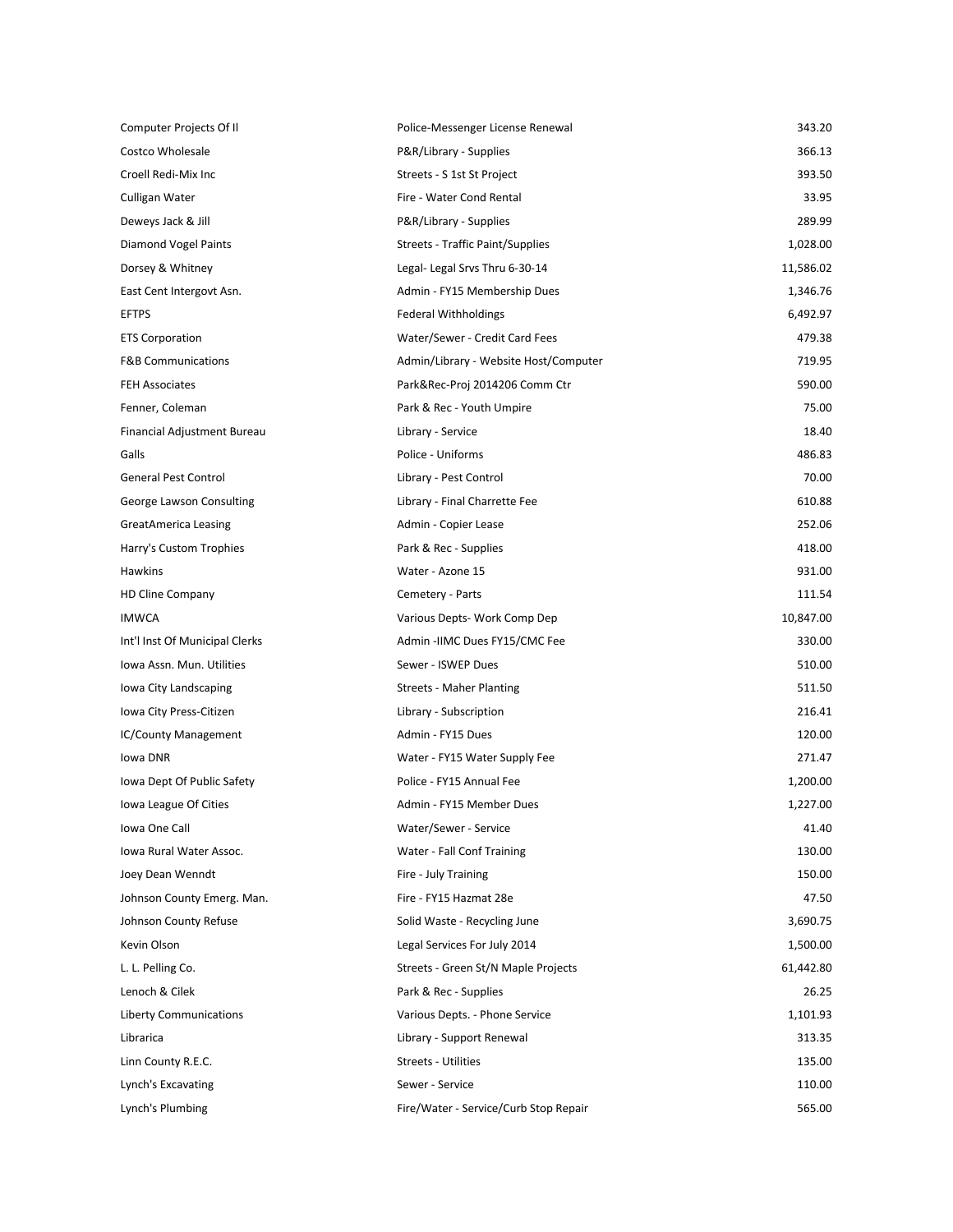| Mary Baldwin                      | Park & Rec - Youth Umpire             | 75.00     |
|-----------------------------------|---------------------------------------|-----------|
| Matt Parrott                      | Water/Sewer - Utility Bills           | 478.52    |
| Midwest Frame & Axle              | Fire - Service Truck                  | 1,738.66  |
| <b>Midwest Janitorial Service</b> | Lib/TH/Admin/Police - Cleaning        | 646.56    |
| Municipal Supply Inc.             | Water - Supplies                      | 62.93     |
| <b>National Park Service</b>      | Comm&Cult - Summer Concerts           | 500.00    |
| Oasis Electric                    | P&R- New Srv Lions Field              | 3,476.75  |
| Overdrive Inc                     | Library - Ebooks                      | 267.43    |
| Payroll Expense                   | Payroll                               | 27,948.30 |
| <b>Pitney Bowes</b>               | Library - Postage Meter Lease         | 120.00    |
| Pitney Bowes Inc                  | Admin - Postage Meter Lease           | 227.50    |
| Pitney Bowes Purchase Power       | Admin/Water/Sewer - Postage           | 500.00    |
| Plumbers Supply Co.               | Water - Supplies                      | 179.52    |
| Plunkett's Pest Control           | Admin/Town Hall - Pest Control        | 93.35     |
| Port 'O' Jonny Inc.               | Cemetery/P&R - Service                | 174.00    |
| Poula, Haley                      | Park & Rec - Youth Umpire             | 75.00     |
| Qc Analytical Services            | Sewer-Wastewater Training/Testing     | 709.00    |
| <b>Quality Engraved Signs</b>     | Admin - Nameplate                     | 16.75     |
| Quill Corp                        | Library/Admin - Office Supplies       | 419.68    |
| <b>River Products</b>             | Streets - Roadstone                   | 234.84    |
| S & G Materials                   | Streets - Sand                        | 69.40     |
| Seneca Companies                  | Streets - Service Soil Samples        | 1,755.00  |
| Shanelle Peden                    | Cable - Videotaping                   | 150.00    |
| Springdale Agency                 | Streets - W/C 2013 Audit Prem         | 1,419.00  |
| Terence Goerdt                    | Admin - Building Inspections          | 245.00    |
| The Park It Bike Racks            | Park&Rec - Bike Rack                  | 753.77    |
| Treasurer State Of Iowa           | Iowa Sales Tax - June 2014            | 2,612.00  |
| Trugreen                          | Park & Rec-Service Lions Field        | 590.00    |
| <b>Tyler Technologies</b>         | Adm/Wtr/Sew/Cem-Soft Sub Fees         | 8,378.00  |
| U Of I: State Hygienic Lab        | Water - Testing                       | 24.00     |
| <b>UPS</b>                        | Sewer - Shipping                      | 71.90     |
| Upstart                           | Library - Supplies                    | 15.90     |
| US Bank Equipment Finance         | Library - Copier Contract             | 76.32     |
| Veenstra & Kimm Inc.              | Sewer/Streets/Legal/P&Z - Engineering | 14,107.36 |
| Wageworks                         | Flex - HCFSA 2014 Payment             | 5.00      |
| Walmart                           | Library - Supplies                    | 330.13    |
| West Branch Firefighters          | Fire-Payroll Dues 6/13 - 5/14         | 31,720.00 |
| <b>West Branch Repairs</b>        | Streets/Fire - Service                | 2,736.70  |
| <b>West Branch Times</b>          | Legal - Publications                  | 1,882.63  |
| <b>WEX Bank</b>                   | Police - Fuel                         | 519.28    |
| Windstar Lines                    | Park&Rec - Deposit For Bus Trip       | 100.00    |
| Wood Products Of Iowa             | Streets - Grind Brush Pile            | 9,146.00  |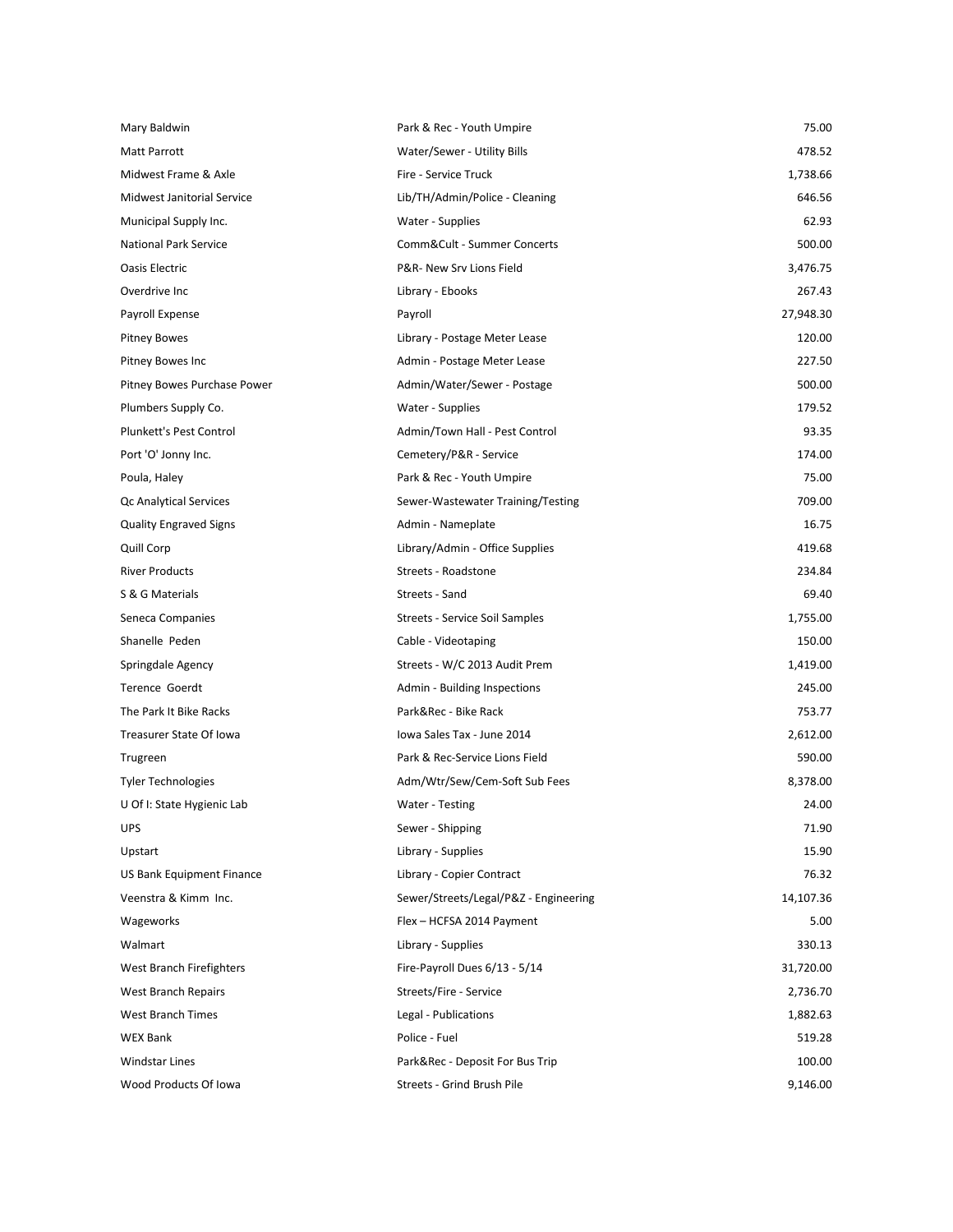| <b>Fund Totals</b>         |            |
|----------------------------|------------|
| 001 General Fund           | 152,691.78 |
| 022 Civic Center           | 585.61     |
| 031 Library                | 10,389.07  |
| 036 Tort Liability         | 11,907.00  |
| 110 Road Use Tax           | 49,850.41  |
| 112 Trust And Agency       | 1,472.58   |
| 226 Go Debt Service        | 8,364.57   |
| 600 Water Fund             | 14,508.82  |
| 610 Sewer Fund             | 18,243.68  |
| 950 BC/BS Flexible Benefit | 5.00       |
| <b>Grand Total</b>         | 268,018.52 |

Grand Total 268,018.52

## **COMMUNICATIONS/OPEN FORUM**

No comments were made during the communications/open forum portion of the meeting.

#### **PUBLIC HEARING/NON-CONSENT AGENDA**

Mayor Mark Worrrell-Recognition of Main Street Antiques & Art.

Worrell noted that Main Street Antiques & Art owner Lou Picek could not be in attendance and would be contacted to be recognized at future meeting.

### Accept the resignation of Reserve Officer Todd Thurman from the West Branch Police Department.

Motion by Shields to approve the resignation of Todd Thurman, second by Pierce. AYES: Shields, Pierce, Miller, Stevenson. NAYS: None. ABSENT: Ellyson. Motion carried.

Mayor Mark Worrell – Recognition of Reserve Officer Todd Thurman.

Worrell acknowledged Horihan who recognized Thurman for four years of exemplary service as a reserve officer. Horihan also noted that Thurman was the lead contact for the Department's drug disposal programs and also provided assistance for the Department during Hoover's Hometown Days.

Third Reading of Ordinance 724, amending Title Chapter 69 "Parking Regulations." Motion by Stevenson to approve Ordinance 724, second by Miller. AYES: Stevenson, Miller, Pierce, Shields. NAYS: None. ABSENT: Ellyson. Motion carried.

#### **ORDINANCE NO. 724** AN ORDINANCE AMENDING TITLE CHAPTER 69 "PARKING REGULATONS"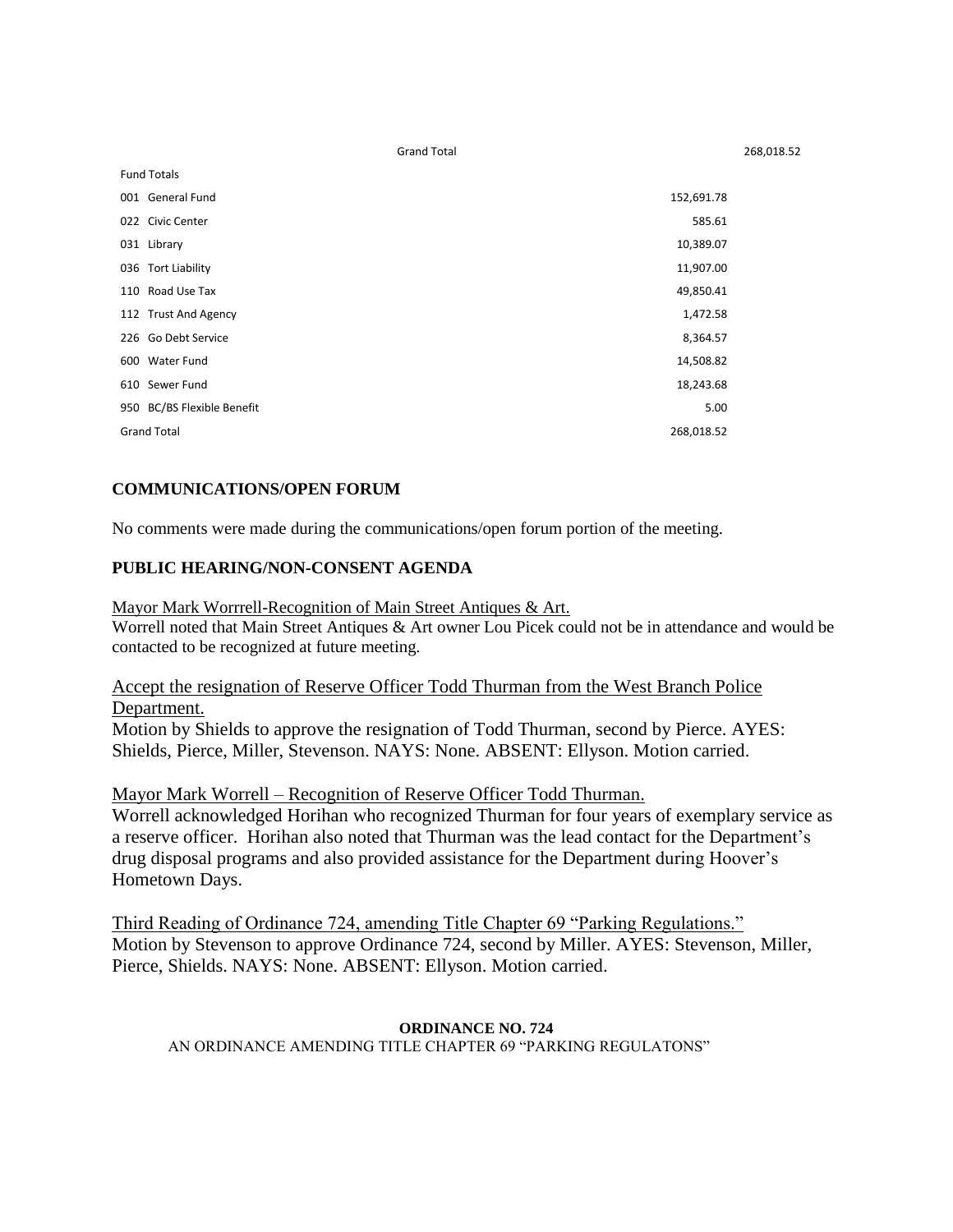1. BE IT ENACTED by the City Council of West Branch, Iowa, that Chapter 69 "PARKING REGULATIONS" of the Code of West Branch, Iowa is hereby amended by adding the following subsection, Section 69.08.66:

#### **69.08 - NO PARKING ZONES**

66. The north side of Greenview Drive beginning at the east property line of 5 Greenview Drive and extending west 320 feet.

- 2. This amendment to the ordinance shall be in full effect from and after its publication as by law provided.
- 3. All ordinances or parts of ordinances in conflict with the provisions of this ordinance are hereby repealed.
- 4. If any section, provision, or part of this ordinance shall be adjudged to be invalid or unconstitutional, such adjudication shall not affect the validity of this ordinance as a whole or any part, section, or provision thereof not adjudged invalid or unconstitutional.

Passed and approved this 21st day of July, 2014. First Reading: June 2, 2014 Second Reading: June 23, 2014 Third Reading: July 21, 2014

Mark Worrell, Mayor

\_\_\_\_\_\_\_\_\_\_\_\_\_\_\_\_\_\_\_\_\_\_\_\_

Attest:

\_\_\_\_\_\_\_\_\_\_\_\_\_\_\_\_\_\_\_\_\_\_\_\_\_\_\_\_\_\_\_\_ Matt Muckler, City Administrator/Clerk

## Resolution 1215, directing the city administrator to send a letter to certain Pedersen Valley Part IV residents on stormwater issues.

Brian Driscoll, 701 W Orange Street, asked Worrell to recuse himself from the discussion. Driscoll also asked about the minimum low openings. Kirsten Nelson, 703 W Orange Street, asked who is responsible for maintaining the storm drains in the area and how it would be addressed. Nelson also asked about areas being clear of vegetation. Angie Cochran, 801 W Orange Street, asked who is responsible for silts fences, and who monitors their locations after a lot has been developed. Shields asked about the restrictive covenants for the development, and Olson clarified the portion of the covenants that addressed stormwater and natural drainage ways. Muckler noted that it was the City's responsibility to maintain drains and other stormwater infrastructure within stormwater easements. Muckler noted that the City Council could consider more stringent standards for building permits, such as requiring grading plans for individual lots that might alleviate some of these problems, but would also increase the cost of development. Pierce stated that he did not want residents to have the impression that the City was washing their hands of these issues. Worrell apologized to the public if there was an impression that there was a conflict of interest in this situation, but explained that he had not held the contract with the developer to monitor the National Pollutant Discharge Elimination System (NPDES) Permit since October of last year. Worrell stated that he has a right to make a living in town and that the work he completed on behalf of the developer in question resulted from his company being the low bidder on the project. The Iowa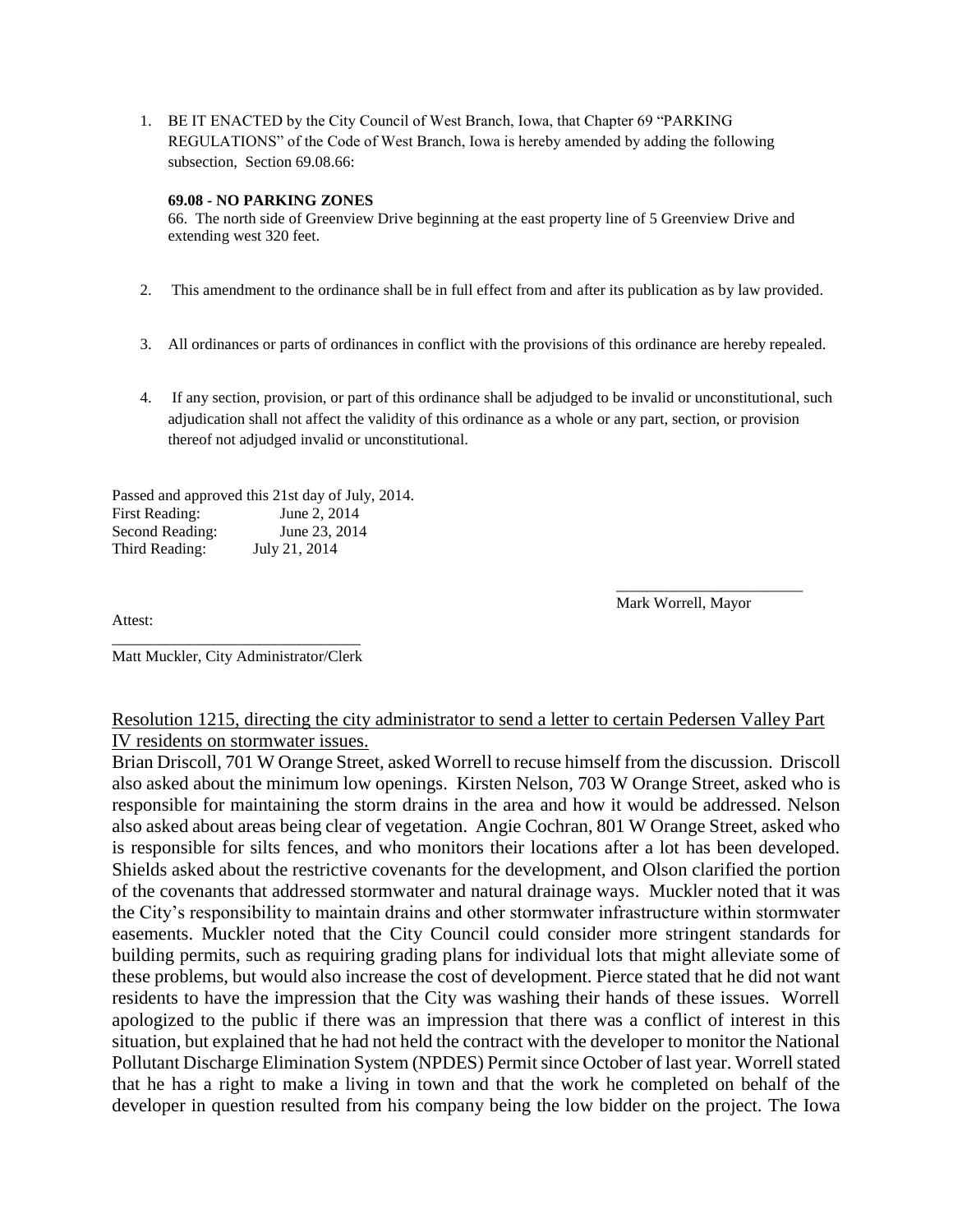Department of Natural Resources was noted as the regulatory agency for the developer's NPDES Permit. Schechinger explained how the subdivision was designed for a five-year flood event and how streets become the conveyance system for rains that occur in excess of that design standard. Stevenson noted that it is not possible to plan or design for the severe flash flooding that recently occurred in West Branch. Muckler stated that the City has invested considerable resources in recent storm water initiatives, including taking voluntary membership in the Iowa Stormwater Education Program (ISWEP), sending city staff to ISWEP training and certification courses, paying for Hoover Dam retention facility engineering fees, completing ongoing creek maintenance, and establishing a storm water utility.

Motion by Shields to approve Resolution 1215, second by Stevenson. AYES: Shields, Stevenson, Miller, Pierce. NAYS: None. ABSENT: Ellyson. Motion carried.

Todd Thein – Pedersen Valley Part IV Flooding Issues.

Thein, 701 Sullivan Street, noted that the accountability for specifications should be by code. Thein also mentioned that he faced many issues as his own home was built. Thein closed his comments by offering himself as a volunteer on a future committee which could troubleshoot issues and help improve the process.

Resolution 1216, approving those certain agreements in connection with the Oliphant Street Sidewalk Improvements – Phase 2 Project.

Muckler noted that all thirteen easements had been signed.

Motion by Shields to approve Resolution 1216, second by Stevenson. AYES: Shields, Stevenson, Miller, Pierce. NAYS: None. ABSENT: Ellyson. Motion carried.

Resolution 1217, setting the salary for an employee for the fiscal year 2014-2015. Horihan noted that Koranda's names was erroneously omitted from a previous resolution. Koranda, a part time officer for the City, has been able to cover some weekend shifts for the Department.

Motion by Pierce to approve Resolution 1217, second by Shields. AYES: Pierce, Shields, Miller, Stevenson. NAYS: None. ABSENT: Ellyson. Motion carried.

Resolution 1218, approving consulting services agreement with Elert & Associates for an emergency communications feasibility study in an amount not to exceed \$8,600.

Horihan noted that the Police and Fire Departments are in need of having an effective and reliable communication system for emergency services. He also noted that the purpose of the study is to analyze and assess the needs based on calls for service and providing an efficient radio system for both Departments.

Motion by Pierce to approve Resolution 1218, second by Shields. AYES: Pierce, Shields, Miller, Stevenson. NAYS: None. ABSENT: Ellyson. Motion carried.

Resolution 1220, adopting the *Strategic Plan for Park & Rec Capital Improvements: West Branch, IA.*

Motion by Shields to approve Resolution 1220, second by Pierce. AYES: Shields, Pierce, Miller, Stevenson. NAYS: None. ABSENT: Ellyson. Motion carried.

# **CITY STAFF REPORTS**